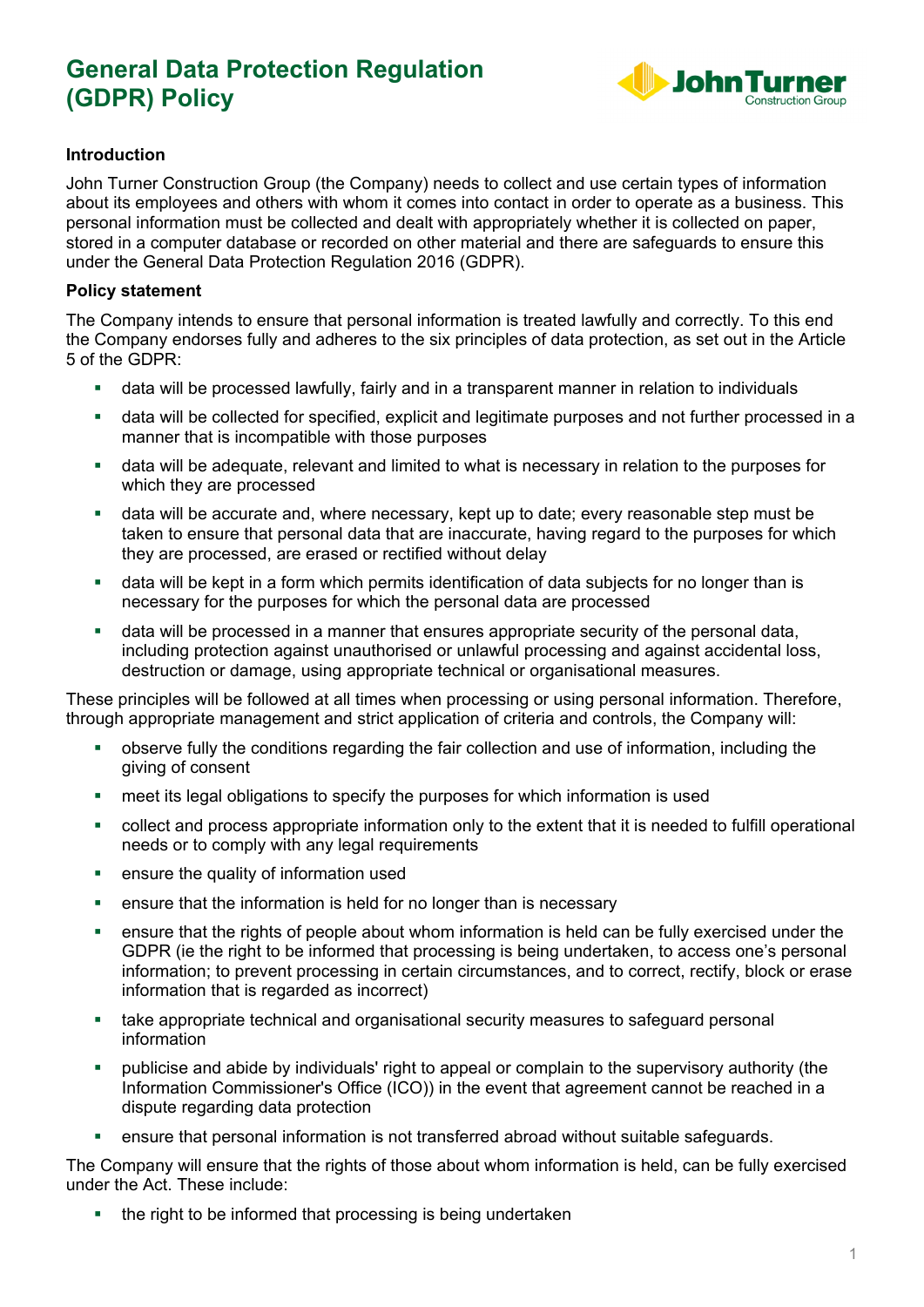

- the right of access to one's personal information
- the right to prevent processing in certain circumstances and
- the right to correct, rectify, block or erase information which is regarded as wrong information
- $\blacksquare$  the right to be forgotten.

## **Data Controller**

Under the GDPR the Data Controller post is held by the Company's Finance Director. This role determines for what purpose any personal information held will be used. This role is also responsible for notifying the Information Commissioner's Office of the data it holds or is likely to hold and the general purposes that this data will be used for.

### **Data Protection Officer**

Under the GDPR the Data Protection Officer for all employee related data is the Company's HR Manager. The Data Protection Officer for all other categories of personal data outside of employee data, such as those relating to subcontractors, suppliers and other third parties is the Company's Facilities Manager.

## **Data Subject**

Under the GDPR a "Data Subject" is any individual who can be identified or distinguished from another from personal data held, e.g. an employee. Data Subjects have certain rights:

- the Data Controller must provide Data Subjects with information about the Company's processing activities
- **Data Subjects have the right to request access to their data which is being processed by a Data Controller**
- Data Subjects have the right to get incorrect information corrected by the Data Controller, and/or complete incomplete information. The Data Controller is also obliged to notify any third party processors of the request for rectification, for example pension providers or the HMRC
- Data Subjects may object to their information being held and used
- Data Subjects have the right to have their personal information erased by making a request to the Data Controller
- Data Subjects will have the right to be provided with their data in a structured, commonly used electronic format
- **Data Subjects can exercise the right to restrict processing of data in certain circumstances. In** these cases, apart from storing "static" data, information can only be processed (or used) either: with the Data Subject's consent; in connection with legal claims; to protect the rights of another person; or if it is for reasons of important public interest.

## **Data collection**

Informed consent is when:

- a Data Subject understands why their information is needed, who it will be shared with, the possible consequences of them agreeing or refusing the proposed use of the data
- and then gives their consent.

The Company will ensure that data is collected within the boundaries defined in this policy. This applies to data that is collected in person or by completing a form.

When collecting data, the Company will ensure that the Data Subject:

- **understands why the information is needed**
- understands what it will be used for and what the consequences are should the Data Subject decide not to give consent to processing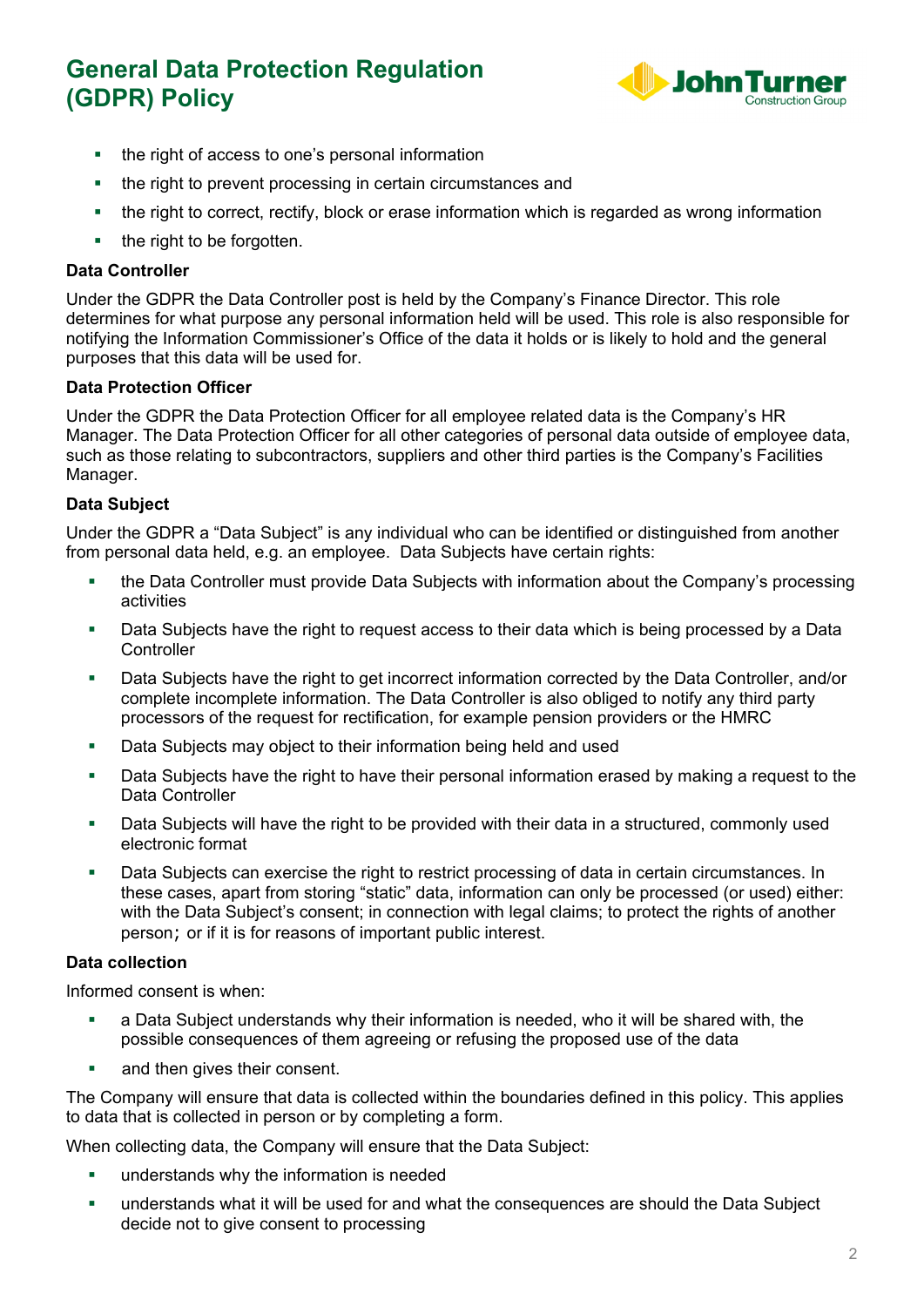

- as far as reasonably possible, grants explicit written consent for data to be processed
- is, as far as reasonably practicable, competent enough to give consent and has given so freely without any duress.

### **Data storage**

Information and records relating to Data Subjects will be stored securely and will only be accessible to authorised individuals.

Information will be stored for only as long as it is needed or required by law and will be disposed of appropriately.

It is the Company's responsibility to ensure all personal and Company data is non-recoverable from any computer system previously used within the organisation, which has been passed on/sold to a third party.

### **Data access and accuracy**

All Data Subjects have the right to access the information the Company holds about them. The Company will also take reasonable steps to ensure that this information is kept up to date by periodically asking Data Subjects whether there have been any changes. In addition**,** the Company will ensure that:

- everyone processing personal information understands that they are contractually responsible for following good data protection practice
- everyone processing personal information is appropriately trained to do so
- everyone processing personal information is appropriately supervised
- anybody wanting to make enquiries about handling personal information knows what to do
- **EXT** it deals promptly and courteously with any enquiries about handling personal information
- **EXECT** it describes clearly how it handles personal information
- it will regularly review and audit the ways it holds, manages and uses personal information
- it regularly assesses and evaluates its methods and performance in relation to handling personal information
- all employees are aware that a breach of the rules and procedures identified in this policy may lead to disciplinary action being taken.

### **Disclosure**

The Company may share data with other organisations when it is appropriate to do so, for example HMRC or the DVLA.

Data Subjects will be made aware in most circumstances how and with whom their information will be shared. The circumstances leading to such disclosures include:

- any employee benefits operated by third parties, for example childcare vouchers or healthcare
- disabled employees whether any reasonable adjustments are required to assist them at work
- employee's health data to comply with health and safety or occupational health obligations towards the employee
- **For Statutory Sick Pay purposes**
- HR management of occupational health to consider how an employee's health affects his or her ability to do their job
- the smooth operation of any employee insurance policies or pension plans.

There are circumstances where the law allows the Company to disclose data (including sensitive data) without the Data Subject's consent. These are:

carrying out a legal duty or as authorised by the Secretary of State